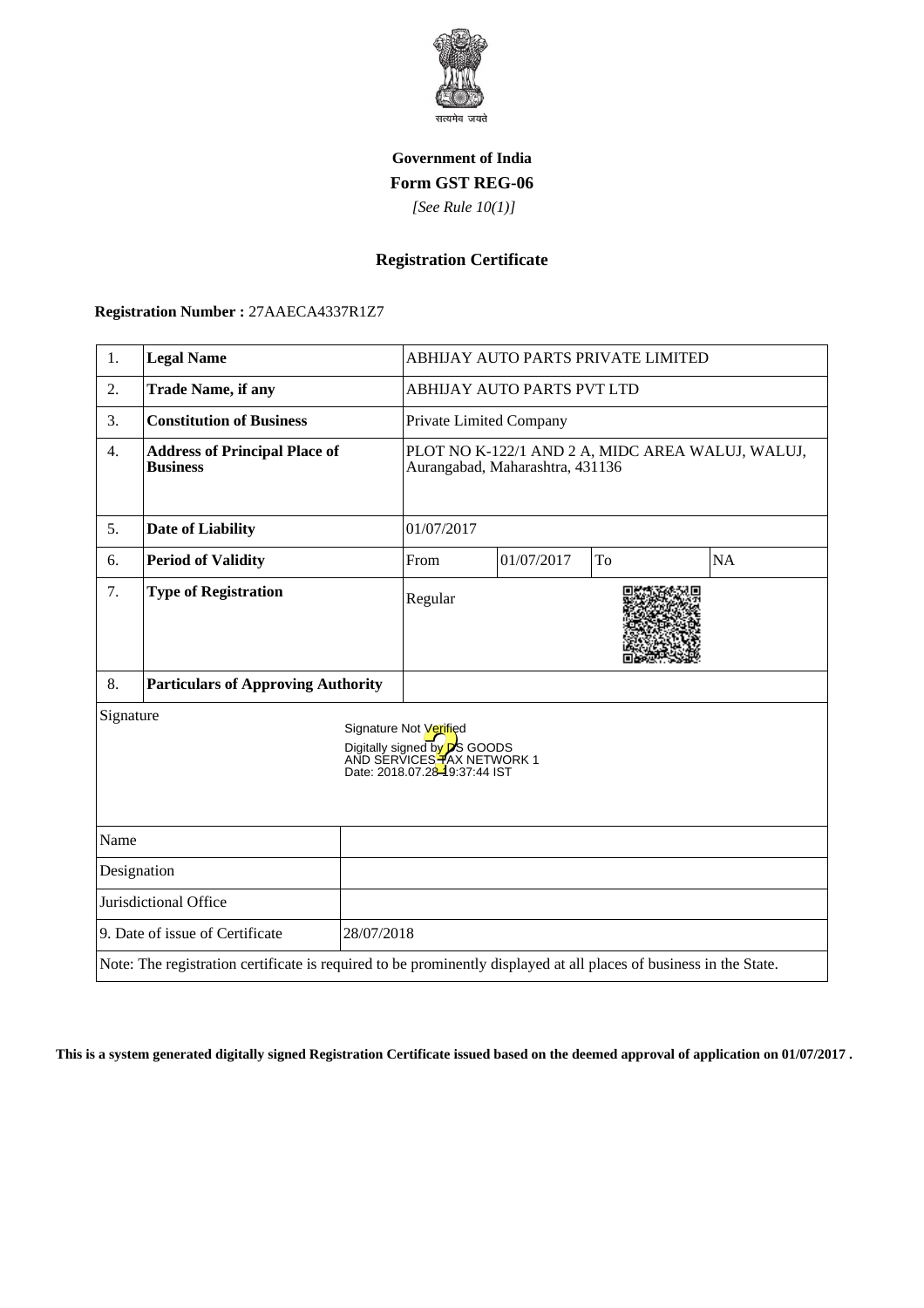

GSTIN 27AAECA4337R1Z7 Legal Name ABHIJAY AUTO PARTS PRIVATE LIMITED Trade Name, if any ABHIJAY AUTO PARTS PVT LTD

### **Details of Additional Places of Business**

Total Number of Additional Places of Business in the State 0